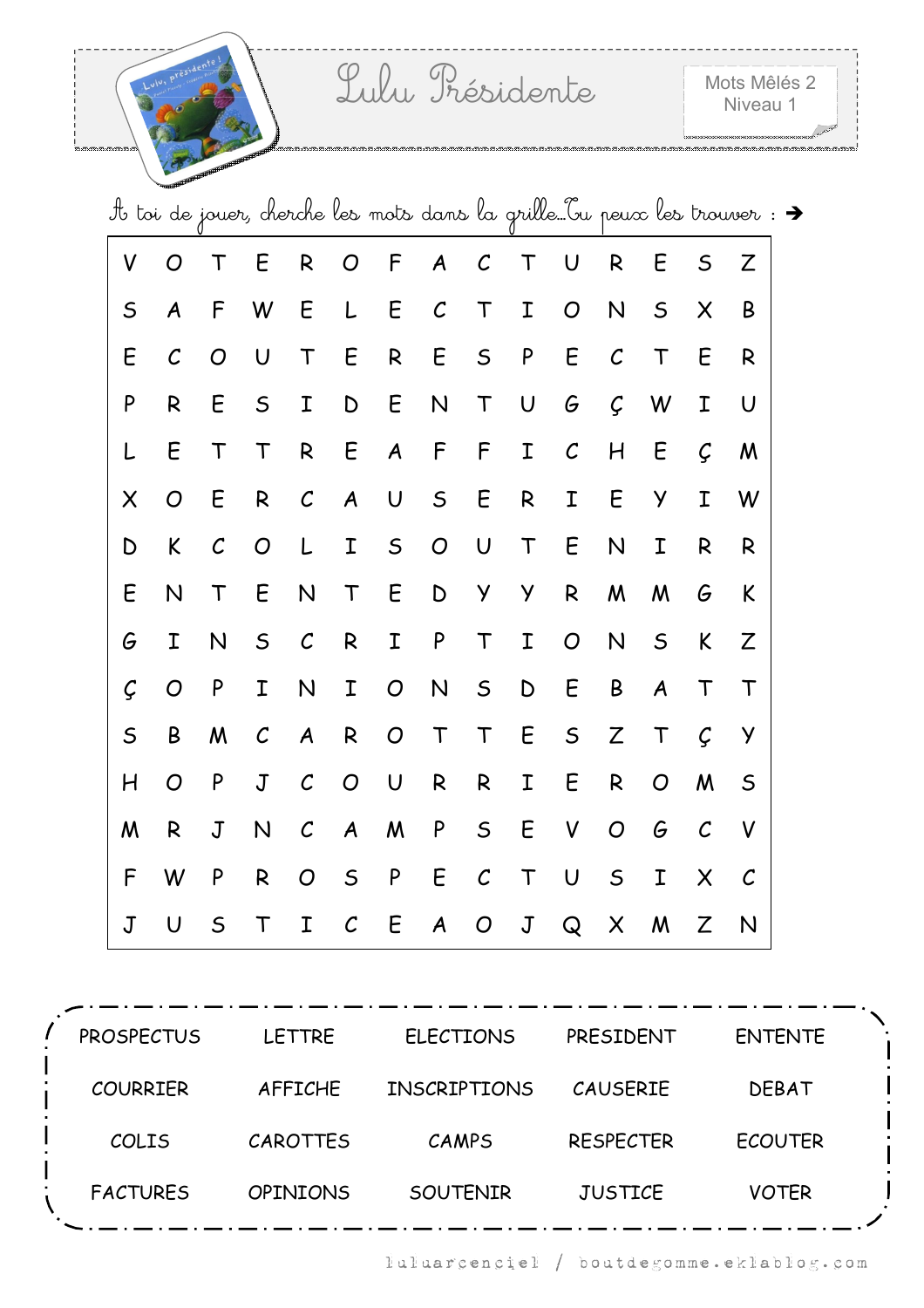|              | It toi de jouer, cherche les mots dans la grille… |               |             |               |                  |                                                 |               |               |             |                   |        |               |             |             |
|--------------|---------------------------------------------------|---------------|-------------|---------------|------------------|-------------------------------------------------|---------------|---------------|-------------|-------------------|--------|---------------|-------------|-------------|
|              |                                                   |               |             |               |                  | bu peux les trouver: $\rightarrow$ $\leftarrow$ |               |               |             |                   |        |               |             |             |
| Q            | O                                                 | $\mathsf S$   | N           | O             | Ι                | $\mathsf T$                                     | $\mathcal C$  | E             | L           | E                 | Q      | V             | V           |             |
| R            | L                                                 | B             | P           | Ç             | $\mathcal{C}$    | O                                               | U             | R             | R           | I                 | E      | R             | D           | U           |
| F            | P                                                 | R             | O           | $\mathsf S$   | P                | E                                               | $\mathcal{C}$ | T             | U           | $\mathsf S$       | F      | Ε             | L           | L           |
| $\mathcal C$ | O                                                 | L             | Ι           | $\mathsf S$   | E                | H                                               | $\mathcal C$  | I             | F           | F                 | A      | Z             | I           | U           |
| X            | E                                                 | $\mathcal{C}$ | A           | R             | O                | $\mathsf T$                                     | $\mathsf T$   | E             | $\mathsf S$ | R                 | E      | $\mathsf T$   | O           | V           |
| $\mathsf S$  | N                                                 | O             | Ι           | T             | ${\sf P}$        | Ι                                               | R             | $\mathcal C$  | $\mathsf S$ | N                 | Ι      | K             | У           | R           |
| Q            | W                                                 | B             | K           | P             | R                | E                                               | $\mathsf S$   | P             | E           | $\mathcal{C}_{0}$ | T      | E             | R           | U           |
| Τ            | T                                                 | $\mathcal{C}$ | $\mathsf S$ | $\mathcal{C}$ | $\boldsymbol{A}$ | U                                               | $\mathsf S$   | E             | R           | I                 | E      | Q             | $\mathsf T$ | B           |
| D            | E                                                 | Β             | A           | $\mathsf T$   | N                | E                                               | D             | Ι             | $\mathsf S$ | E                 | R      | P             | H           | $\mathsf J$ |
| R            | E                                                 | $\mathsf T$   | U           | O             | $\cal C$         | E                                               | R             | I             | N           | E                 | T      | U             | O           | $\mathsf S$ |
| M            | $\mathcal{C}$                                     | U             | O           | P             | I                | N                                               | Ι             | O             | N           | $\mathsf S$       | K      | $\mathcal{C}$ | F           | E           |
| R            | W                                                 | J             | $\mathsf S$ | A             | G                | F                                               | A             | $\mathcal{C}$ | $\top$      | U                 | R      | E             | $\mathsf S$ | $\mathsf S$ |
| $\mathsf J$  | W                                                 | У             | E           | $\mathcal{C}$ | I                | $\top$                                          | $\mathsf S$   | U             | $\mathbf J$ | K                 | $\top$ | B             | Ç           | У           |
| O            | K                                                 | O             | H           | E             | N                | $\mathsf T$                                     | E             | N             | $\mathsf T$ | E                 | E      | N             | W           | $\cal C$    |
| $\mathcal C$ | A                                                 | M             | P           | $\sf S$       | Ζ                | F                                               | K             | Q             | L           | E                 | Τ      | Т             | R           | E           |

| <b>PROSPECTUS</b> | <b>LETTRE</b>   | <b>ELECTIONS</b>    | PRESIDENT        | <b>ENTENTE</b> |  |
|-------------------|-----------------|---------------------|------------------|----------------|--|
| <b>COURRIER</b>   | <b>AFFICHE</b>  | <b>INSCRIPTIONS</b> | <b>CAUSERIE</b>  | <b>DEBAT</b>   |  |
| COLIS             | CAROTTES        | CAMPS               | <b>RESPECTER</b> | <b>ECOUTER</b> |  |
| <b>FACTURES</b>   | <b>OPINIONS</b> | SOUTENIR            | <b>JUSTICE</b>   | <b>VOTER</b>   |  |
|                   |                 |                     |                  |                |  |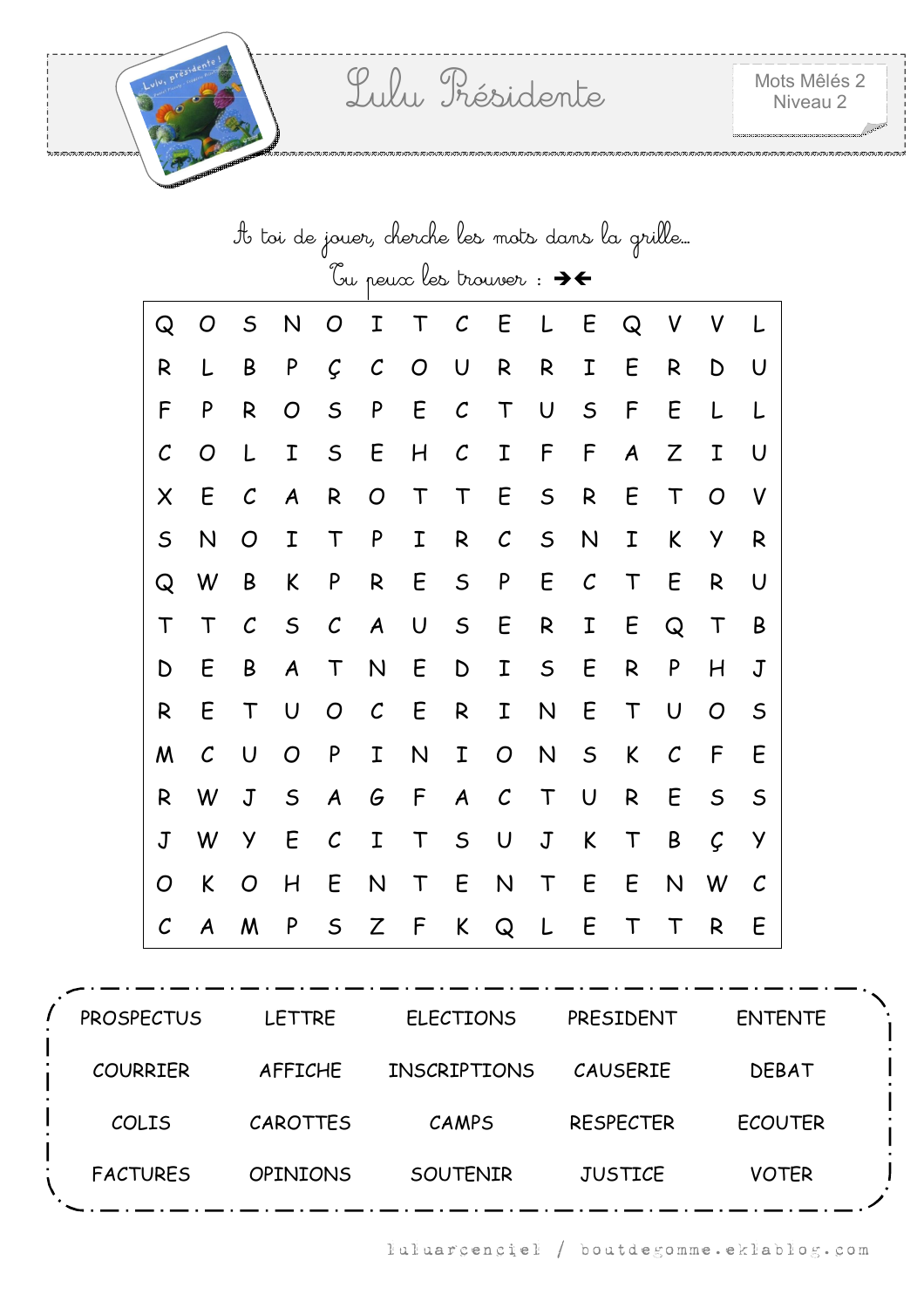|              | It toi de jouer, cherche les mots dans la grille |                   |               |                  |              |                                                  |               |               |               |             |               |              |               |              |
|--------------|--------------------------------------------------|-------------------|---------------|------------------|--------------|--------------------------------------------------|---------------|---------------|---------------|-------------|---------------|--------------|---------------|--------------|
|              |                                                  |                   |               |                  |              | Tu peux les trouver : $\bm{\uparrow \downarrow}$ |               |               |               |             |               |              |               |              |
| $\sf J$      | H                                                | A                 | U             | T                | У            | $\cal C$                                         | A             | E             | $\mathsf S$   | J           | Ι             | $\mathcal C$ | E             | U            |
| Τ            | $\mathsf S$                                      | V                 | Z             | N                | $\mathsf S$  | Ç                                                | E             | $\cal C$      | I             | Z           | N             | A            | P             | R            |
| P            | P                                                | O                 | K             | E                | O            | F                                                | R             | Ι             | L             | P           | $\mathsf S$   | R            | $\mathsf S$   | $\mathbf J$  |
| У            | K                                                | T                 | $\mathsf S$   | D                | $\mathsf U$  | M                                                | E             | T             | O             | O           | $\mathcal{C}$ | O            | U             | O            |
| Ι            | E                                                | E                 | V             | I                | $\top$       | $\mathsf Q$                                      | $\mathsf T$   | $\mathsf S$   | $\cal C$      | P           | $\mathsf{R}$  | $\mathsf T$  | $\mathsf T$   | E            |
| Ç            | H                                                | R                 | E             | $\mathsf S$      | E            | K                                                | U             | U             | P             | Ι           | I             | T            | $\mathcal{C}$ |              |
| F            | E                                                | T                 | D             | E                | N            | P                                                | ${\cal O}$    | $\mathbf J$   | R             | N           | P             | E            | E             | E            |
| A            | N                                                | A                 | $\mathcal{C}$ | R                | I            | U                                                | $\cal C$      | R             | E             | Ι           | T             | $\mathsf S$  | P             | $\mathcal C$ |
| $\mathcal C$ | Т                                                | B                 | A             | P                | $\mathsf{R}$ | E                                                | E             | E             | $\mathsf S$   | O           | I             | D            | $\mathsf S$   | T            |
| Τ            | Ε                                                | E                 | U             | Η                | У            | R                                                | H             | Ι             | P             | N           | O             | $\mathsf{Q}$ | O             | Ι            |
| U            | N                                                | D                 | $\mathsf S$   | $\mathcal{C}$    | X            | $\mathsf T$                                      | $\mathcal{C}$ | R             | E             | $\mathsf S$ | N             | A            | R             | O            |
| R            | T                                                | $\mathcal{C}_{0}$ | E             | $\boldsymbol{A}$ | $\mathbf J$  | T                                                | Ι             | R             | $\mathcal{C}$ | H           | $\mathsf S$   | K            | ${\sf P}$     | N            |
| Ε            | Ε                                                | K                 | R             | W                | L            | E                                                | F             | U             | T             | P           | B             | M            | $\mathsf S$   | $\mathsf S$  |
| $\mathsf S$  | O                                                | O                 | I             | P                | A            |                                                  | F             | O             | E             | Q           | $\mathcal{C}$ | W            | K             | M            |
| D            | N                                                | K                 | E             | $\mathsf S$      | R            | P                                                | A             | $\mathcal{C}$ | R             |             | D             | V            | W             | J            |

| <b>PROSPECTUS</b> | <b>LETTRE</b>   | <b>ELECTIONS</b>    | PRESIDENT        | <b>ENTENTE</b> |  |
|-------------------|-----------------|---------------------|------------------|----------------|--|
| <b>COURRIER</b>   | <b>AFFICHE</b>  | <b>INSCRIPTIONS</b> | <b>CAUSERIE</b>  | <b>DEBAT</b>   |  |
| COLIS             | CAROTTES        | CAMPS               | <b>RESPECTER</b> | <b>ECOUTER</b> |  |
| <b>FACTURES</b>   | <b>OPINIONS</b> | SOUTENIR            | <b>JUSTICE</b>   | <b>VOTER</b>   |  |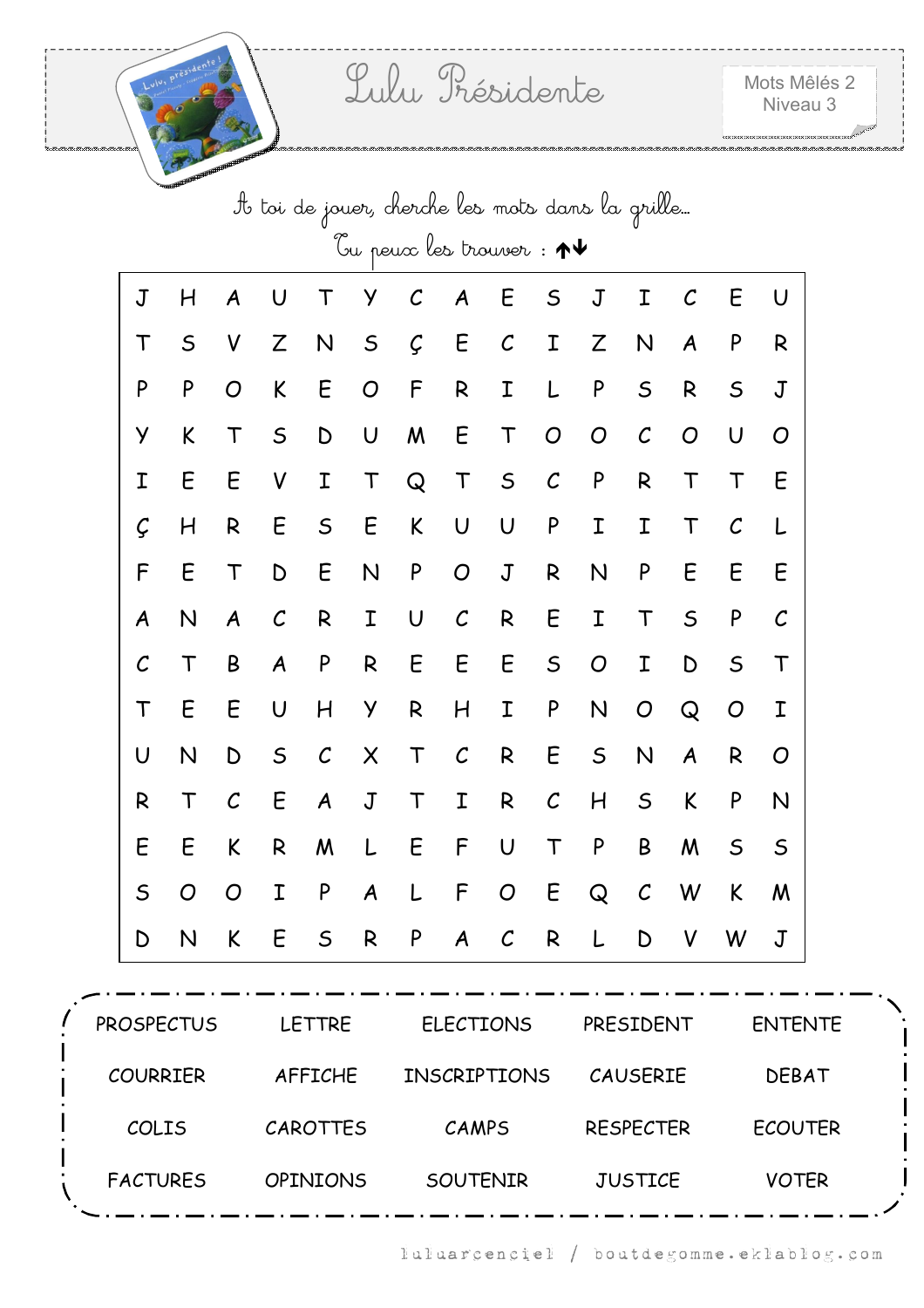A toi de jouer, cherche les mots dans la grille… Tu peux les trouver :

| J                       | P              | J             | Ι                 | N              | $\mathsf{S}$     | $\mathcal C$     | R                | I             | P            | Τ              | I                | O             | N            | $\mathsf S$       |
|-------------------------|----------------|---------------|-------------------|----------------|------------------|------------------|------------------|---------------|--------------|----------------|------------------|---------------|--------------|-------------------|
| E                       | N              | $\top$        | E                 | N              | $\mathsf{T}$     | E                | F                | F             | R            | N              | $\sf J$          | R             | L            | F                 |
| F                       | P              | O             | R                 | Y.             | $\mathcal C$     | $\boldsymbol{A}$ | U                | $\mathsf{S}$  | E            | R              | I                | E             | E            | R                 |
| L                       | L              | F             | $\mathcal{C}_{0}$ | $\mathcal C$   | R                | L                | U                | $\cup$        | $\mathsf S$  | E              | I                | $\top$        | $\mathsf T$  | Z                 |
| Τ                       | P              | $\mathcal{C}$ | $\boldsymbol{A}$  | $\overline{O}$ | E                | $\top$           | $\mathsf{S}$     | E             | I            | $\top$         | $\mathsf{N}$     | $\mathcal{C}$ | $\mathsf T$  | $\mathsf T$       |
| E                       | $\cup$         | Ç             | R                 | L              | I                | P                | O                | $\mathsf J$   | D            | $\overline{O}$ | N                | E             | R            | E                 |
| ${\cal C}$              | Y              | $\mathsf S$   | O                 | I              | R                | E                | Q                | X             | E            | V              | B                | P             | E            | $\mathcal{C}_{0}$ |
| Ι                       | R              | U             | $\top$            | $\mathsf{S}$   | R                | M                | $\mathbf I$      | G             | $\mathsf{N}$ | $\mathsf D$    | N                | $\mathsf S$   | N            | $\overline{O}$    |
| Τ                       | $\mathbf I$    | D             | $\top$            | $\mathcal{G}$  | $\bigcup$        | F                | $\boldsymbol{A}$ | $\mathcal{C}$ | $\top$       | $\cup$         | R                | E             | $\mathsf{S}$ | U                 |
| $\mathsf S$             | N              | E             | E                 | I              | $\overline{O}$   | E                | $\mathsf{N}$     | M             | F            | $\mathsf T$    | F                | R             | B            | $\mathsf T$       |
| $\overline{\mathsf{U}}$ | E              | $\mathsf T$   | $\mathsf S$       | R              | $\mathcal{C}$    | Z                | K                | $\mathsf{S}$  | P            | M              | $\boldsymbol{A}$ | $\mathcal C$  | F            | E                 |
| $\sf J$                 | $\mathsf T$    | A             | $\mathsf S$       | B              | $\boldsymbol{A}$ | F                | F                | I             | $\mathcal C$ | H              | E                | $\mathsf J$   | $\mathcal C$ | R                 |
| O                       | $\cup$         | B             | L                 | M              | E                | L                | E                | $\mathcal C$  | $\top$       | $\mathbf I$    | O                | N             | $\mathsf{S}$ | W                 |
| U                       | $\overline{O}$ | E             | M                 | $\cup$         | $\mathsf{S}$     | $\bigcup$        | $\mathsf T$      | $\mathcal C$  | E            | P              | $\mathsf{S}$     | O             | R            | P                 |
| F                       | $\mathsf S$    | D             | Q                 | Q              | O                | O                | P                | I             | N            | I              | O                | $\mathsf{N}$  | $\mathsf{S}$ | K                 |

| <b>PROSPECTUS</b> | <b>LETTRE</b>   | <b>ELECTIONS</b>    | PRESIDENT        | <b>ENTENTE</b> |  |
|-------------------|-----------------|---------------------|------------------|----------------|--|
| <b>COURRIER</b>   | <b>AFFICHE</b>  | <b>INSCRIPTIONS</b> | <b>CAUSERIE</b>  | <b>DEBAT</b>   |  |
| COLIS             | CAROTTES        | CAMPS               | <b>RESPECTER</b> | <b>ECOUTER</b> |  |
| <b>FACTURES</b>   | <b>OPINIONS</b> | <b>SOUTENIR</b>     | <b>JUSTICE</b>   | <b>VOTER</b>   |  |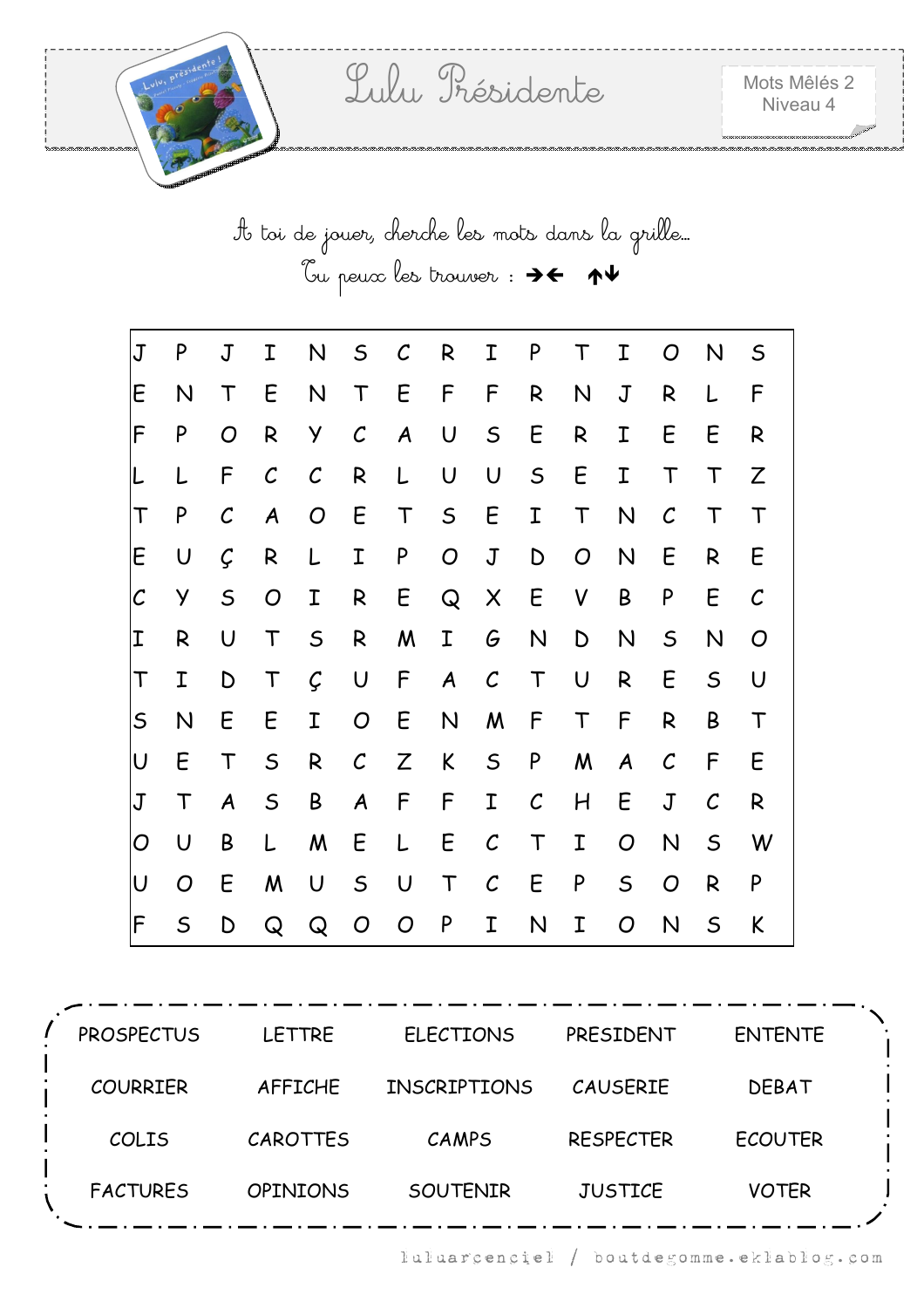A toi de jouer, cherche les mots dans la grille… Tu peux les trouver : > < 75 KY

| Ζ           | $\mathcal C$ | A            | M              | P             | $\mathsf S$       | U                | $\top$            | $\mathcal C$     | E                 | P           | $\mathsf S$       | O            | R             | P           |
|-------------|--------------|--------------|----------------|---------------|-------------------|------------------|-------------------|------------------|-------------------|-------------|-------------------|--------------|---------------|-------------|
| P           | У            | у            | B              | R             | F                 | $\mathsf J$      | $\cup$            | $\mathsf S$      | $\mathsf T$       | I           | $\mathcal{C}_{0}$ | E            | O             | N           |
| R           | W            | V            | B              | R             | E                 | $\top$           | U                 | $\overline{O}$   | $\mathcal{C}_{0}$ | E           | Q                 | $\mathbf J$  | F             | K           |
| E           | F            | R            | I              | $\mathsf{N}$  | E                 | T                | $\cup$            | $\overline{O}$   | $\mathsf{S}$      | O           | $\mathsf{N}$      | M            | E             | $\top$      |
| $\mathsf S$ | $\mathcal C$ | V            | H              | K             | U                 | Y                | $\mathcal{C}_{0}$ | $\times$         | F                 | B           | K                 | L            | V             | K           |
| Ι           | A            | O            | G              | $\times$      | $\top$            | $\boldsymbol{A}$ | B                 | E                | $\mathsf D$       | N           | L                 | Q            | L             | P           |
| D           | U            | $\mathsf T$  | I              | $\mathsf{N}$  | $\mathsf S$       | $\mathcal{C}$    | R                 | I                | P                 | $\top$      | I                 | O            | N             | $\mathsf S$ |
| E           | $\mathsf S$  | E            | Ç              | R             | $\mathsf J$       | $\mathsf J$      | $\mathsf{N}$      | $\mathsf S$      | P                 | $\mathsf S$ | H                 | Τ            | E             | R           |
| N           | E            | R            | Z              | W             | P                 | V                | $\mathcal{C}_{0}$ | G                | I                 | N           | E                 | $\mathsf S$  | R             | F           |
| $\mathsf T$ | R            | $\mathcal C$ | $\overline{O}$ | U             | R                 | R                | I                 | E                | R                 | L           | E                 | R            | R             | P           |
| N           | Ι            | E            | H              | $\mathcal{C}$ | I                 | F                | F                 | $\boldsymbol{A}$ | Q                 | $\mathsf S$ | $\overline{O}$    | Τ            | $\mathcal{C}$ | U           |
| N           | E            | $\mathsf{S}$ | $\mathsf{N}$   | O             | I                 | $\mathsf T$      | $\mathcal{C}_{0}$ | E                | L                 | E           | R                 | $\mathcal C$ | W             | Z           |
| Q           | Ç            | B            | A              | F             | $\mathcal{C}_{0}$ | $\boldsymbol{A}$ | R                 | O                | $\top$            | T           | E                 | $\mathsf S$  | $\mathsf{S}$  | W           |
| L           | E            | Τ            | T              | R             | E                 | $\overline{O}$   | P                 | I                | $\mathsf{N}$      | Ι           | O                 | N            | $\mathsf S$   | B           |
| E           | N            | Τ            | E              | N             | Τ                 | E                | $\mathsf S$       | E                | $\mathsf{R}$      | U           | T                 | $\mathcal C$ | A             | F           |

PROSPECTUS LETTRE ELECTIONS PRESIDENT ENTENTE COURRIER AFFICHE INSCRIPTIONS CAUSERIE DEBAT COLIS CAROTTES CAMPS RESPECTER ECOUTER FACTURES OPINIONS SOUTENIR JUSTICE VOTER